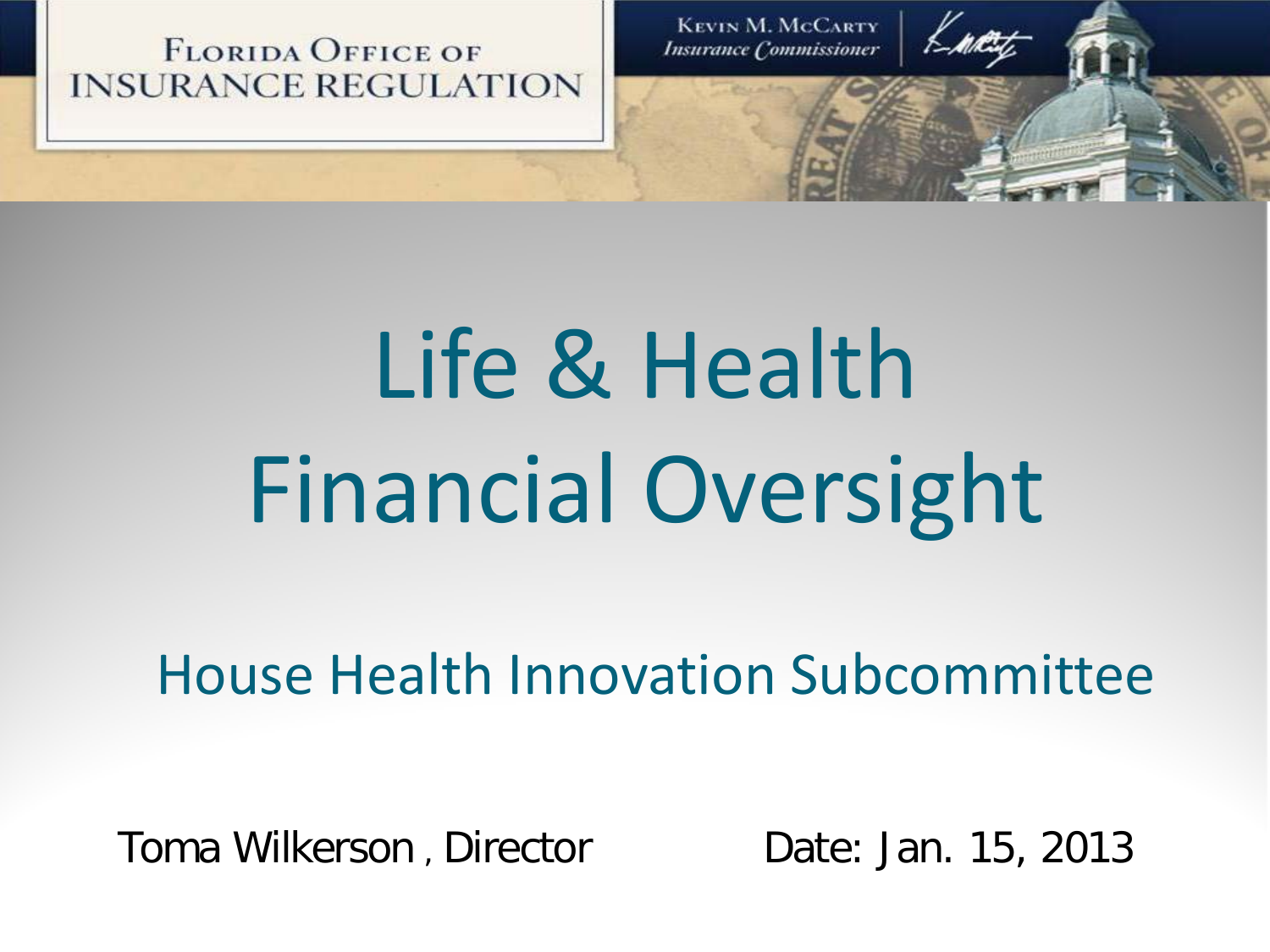## Main Duties of the Unit

- **Review license applications for new entities**
- Review expansions into additional lines of business for existing companies
- Monitor statutory financial solvency of licensed companies
- Identify and address financial issues as early as possible
- Maintain open communication with other states regarding companies operating in and from Florida

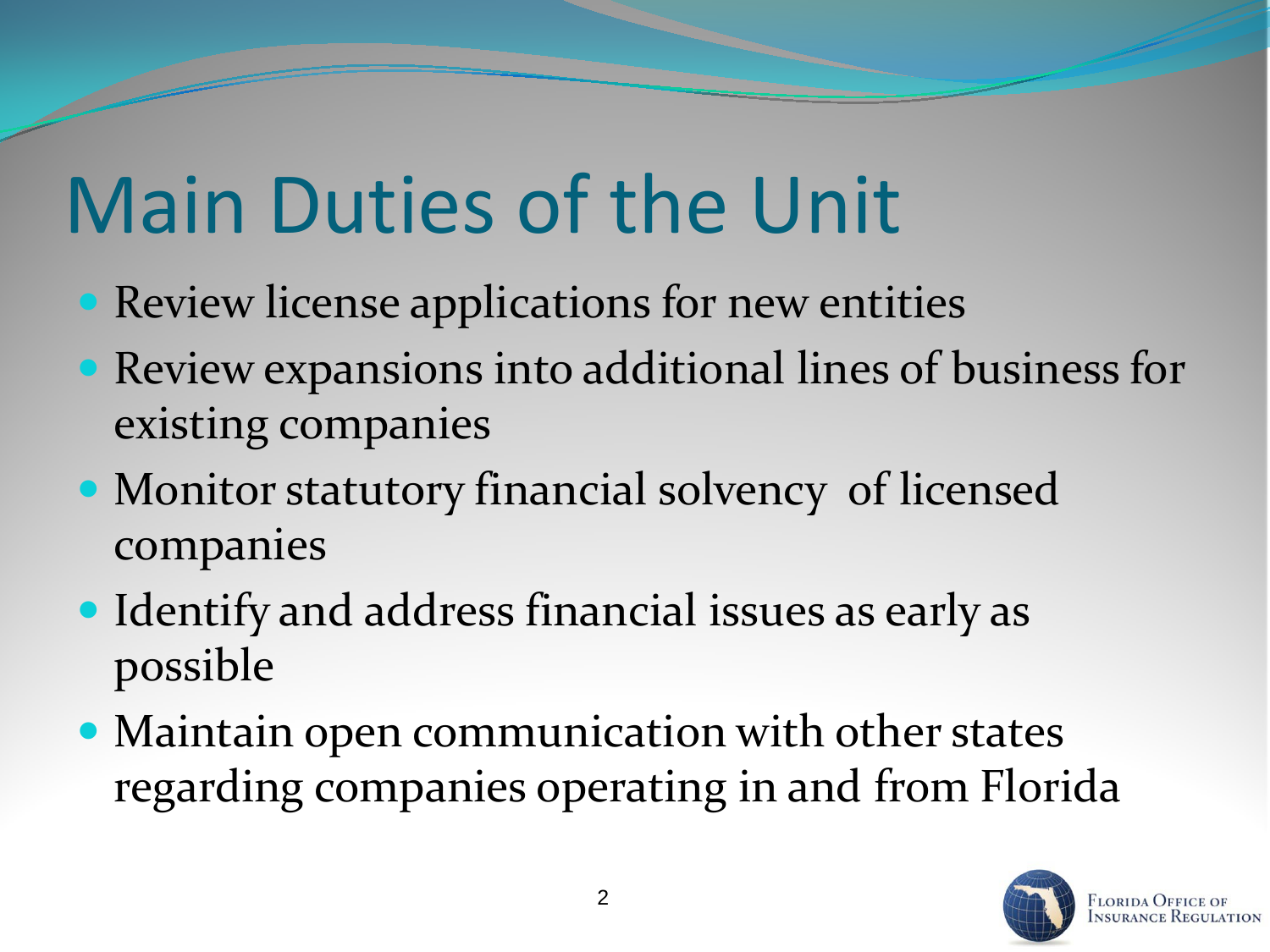#### Types of Entities

- **Health Maintenance** Organizations - 40
- Prepaid Health Clinics 5
- **Prepaid Limited Health** Services Organizations – 23
- **Continuing Care Retirement** Community - 72
- Life and Health Insurers 463
- Fraternal Benefit Society 38
- Third Party Administrator 310
- Discount Medical Plan Organization -41

As of 12/31/2012

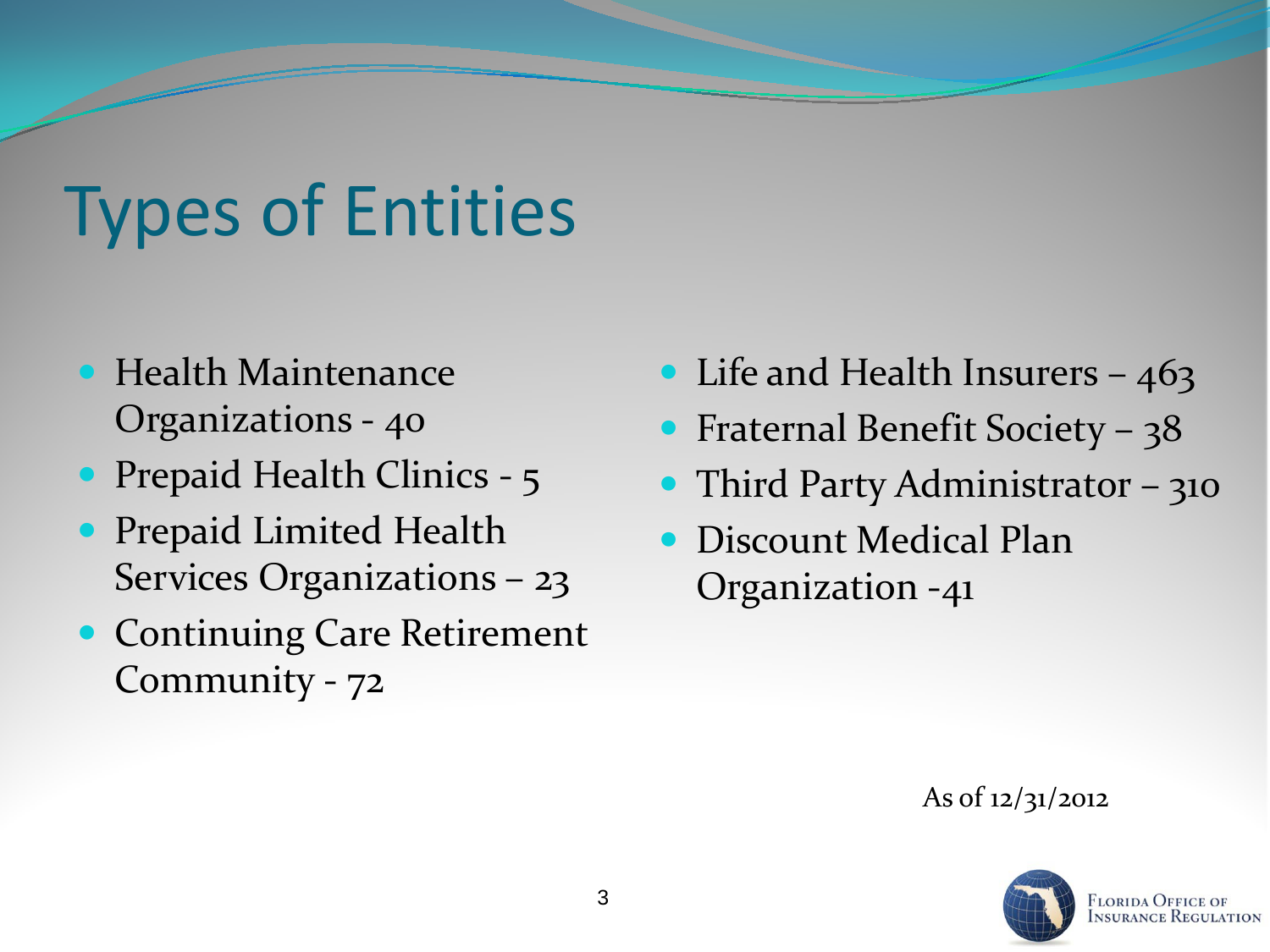

Total: 46



**FLORIDA OFFICE OF<br>INSURANCE REGULATION**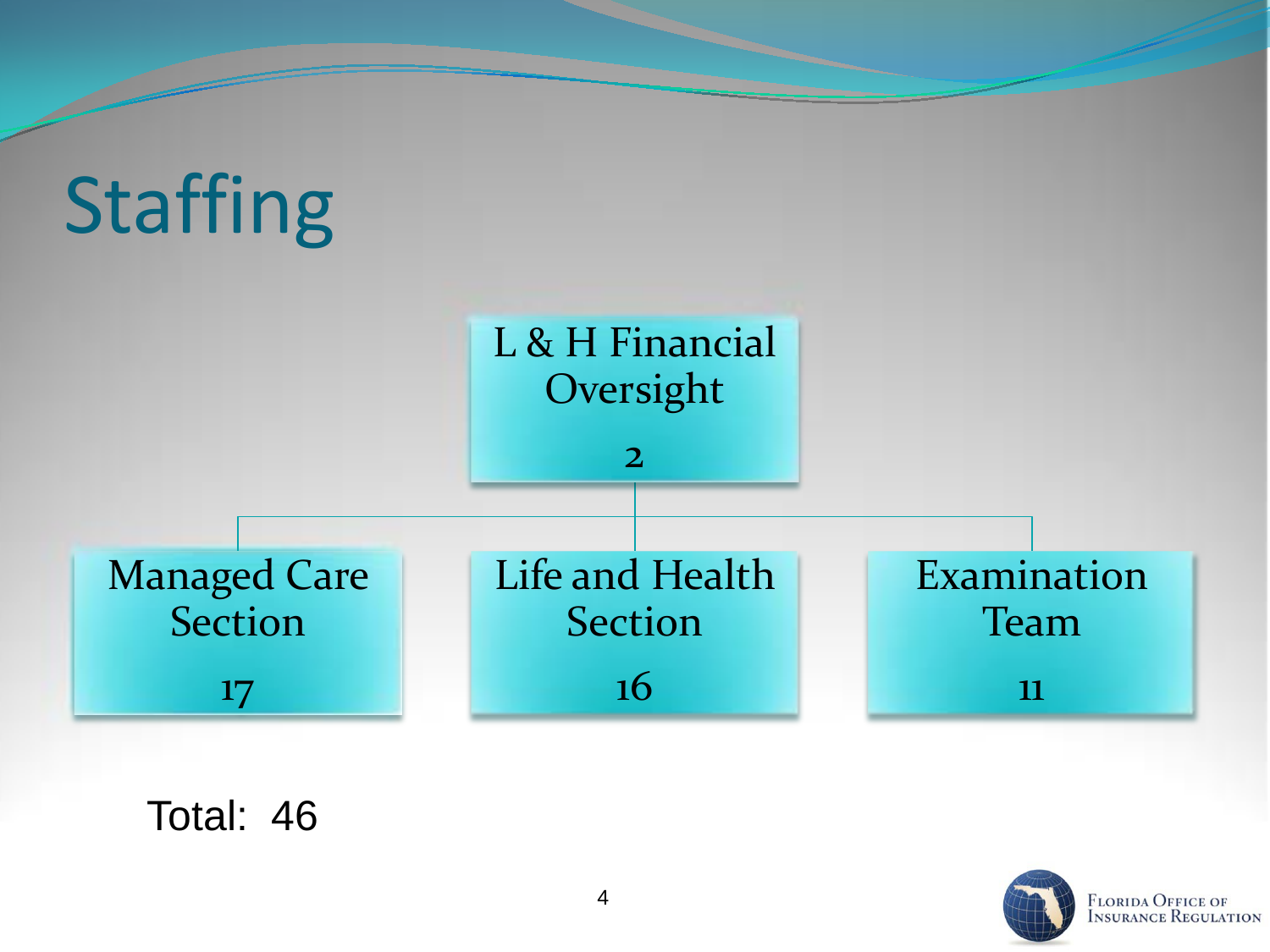#### Florida Premium as of 12/31/11

• Life & Annuity \$42,452,696,714

• Health \$28,314,410,510

• Fraternal \$365,683,875

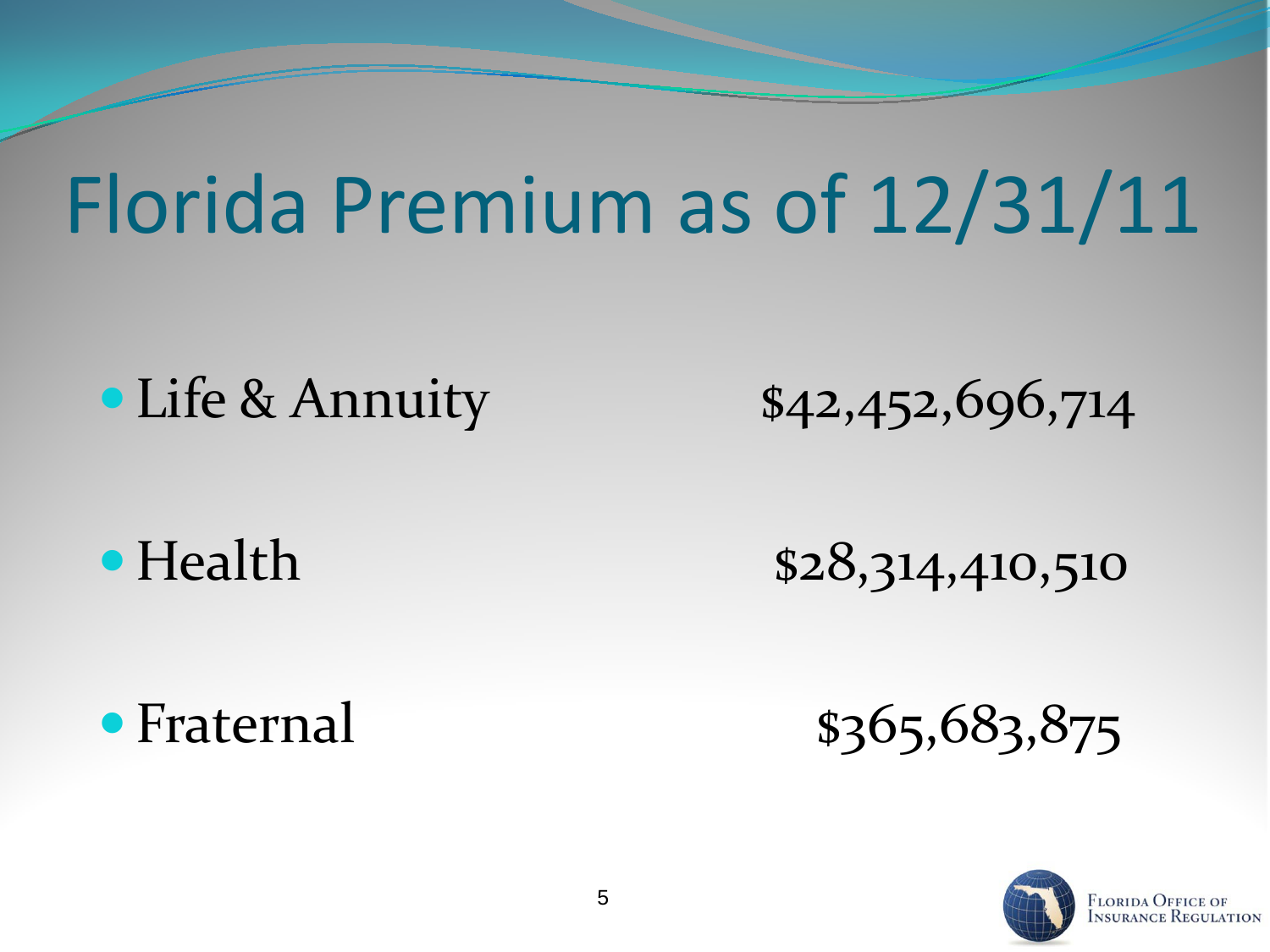# Licensing Process

- Plan of Operation
- Financial Statements
- Feasibility Study
- Source of Funds
- Contingency Plan
- Officers, Directors, Owners

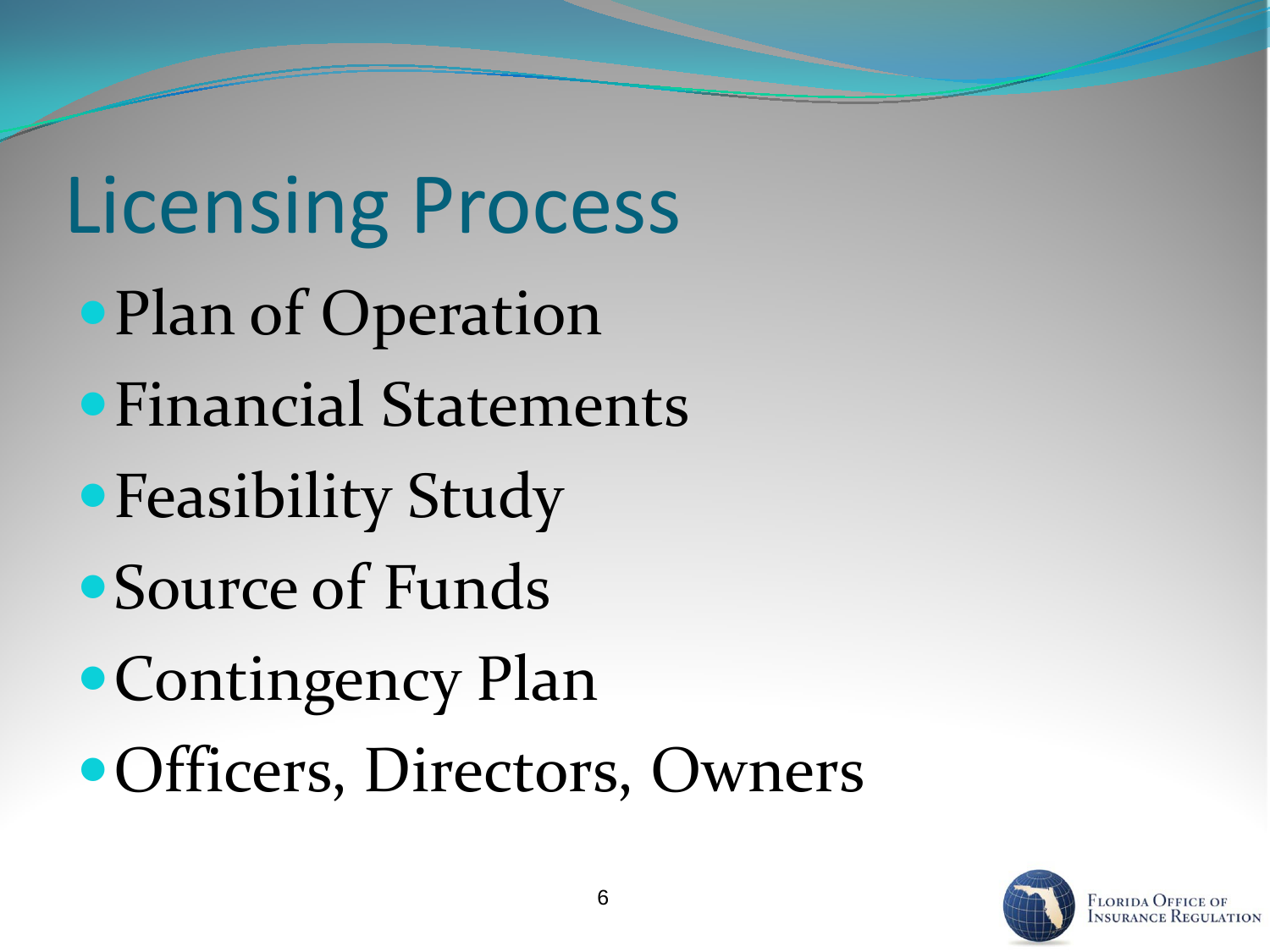# Financial Filing Requirements

- Monthly Financial Statements
- Quarterly Financial Statements
- Annual Financial Statements
- Audited Financial Statements
- Actuarial Certifications

Typically complete 3,000 Financial Desk Reviews

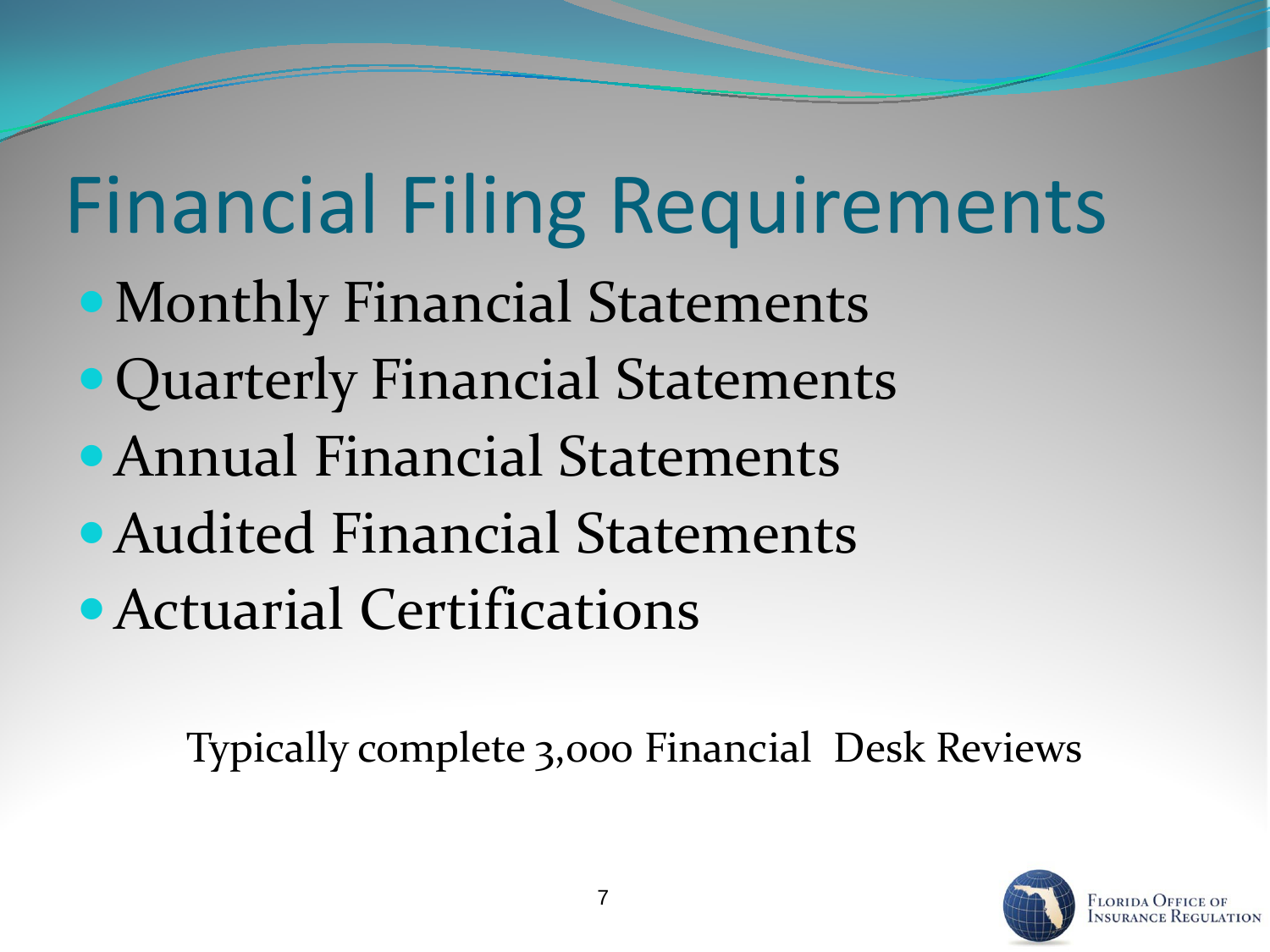#### Financial Review Process

#### **•** Assets

- **Receivables**
- Statutory Investment Limits
- **•** Liabilities
	- Reserves
	- Claims
	- Contingent
- Trends with
	- Growth
	- **•** Financial Ratios
	- Affiliate Transactions

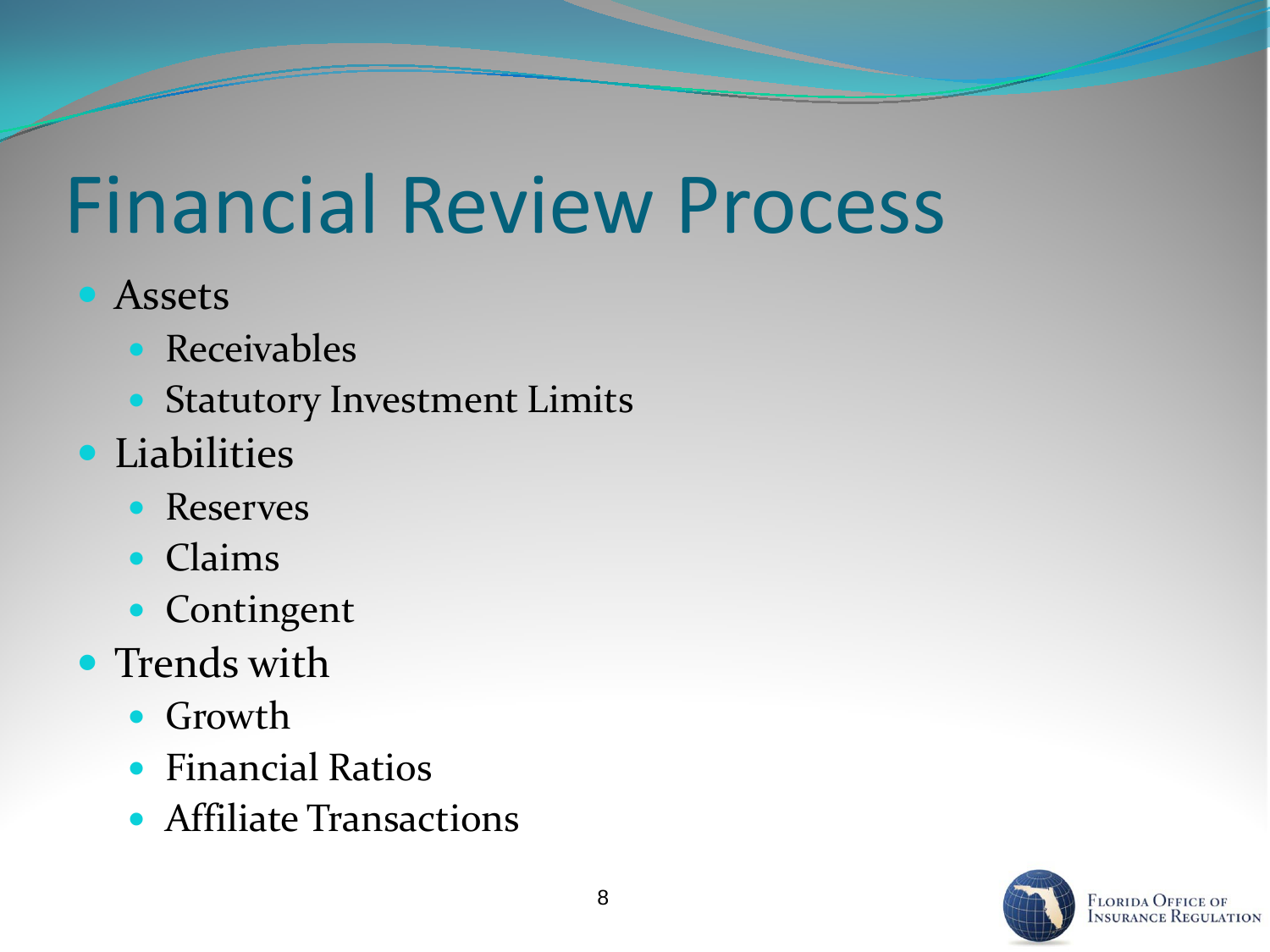#### Priority of Financial Reviews

• Priority Companies 30 days

• Monitor Companies 60 days

#### • Non-Priority Companies 90 days

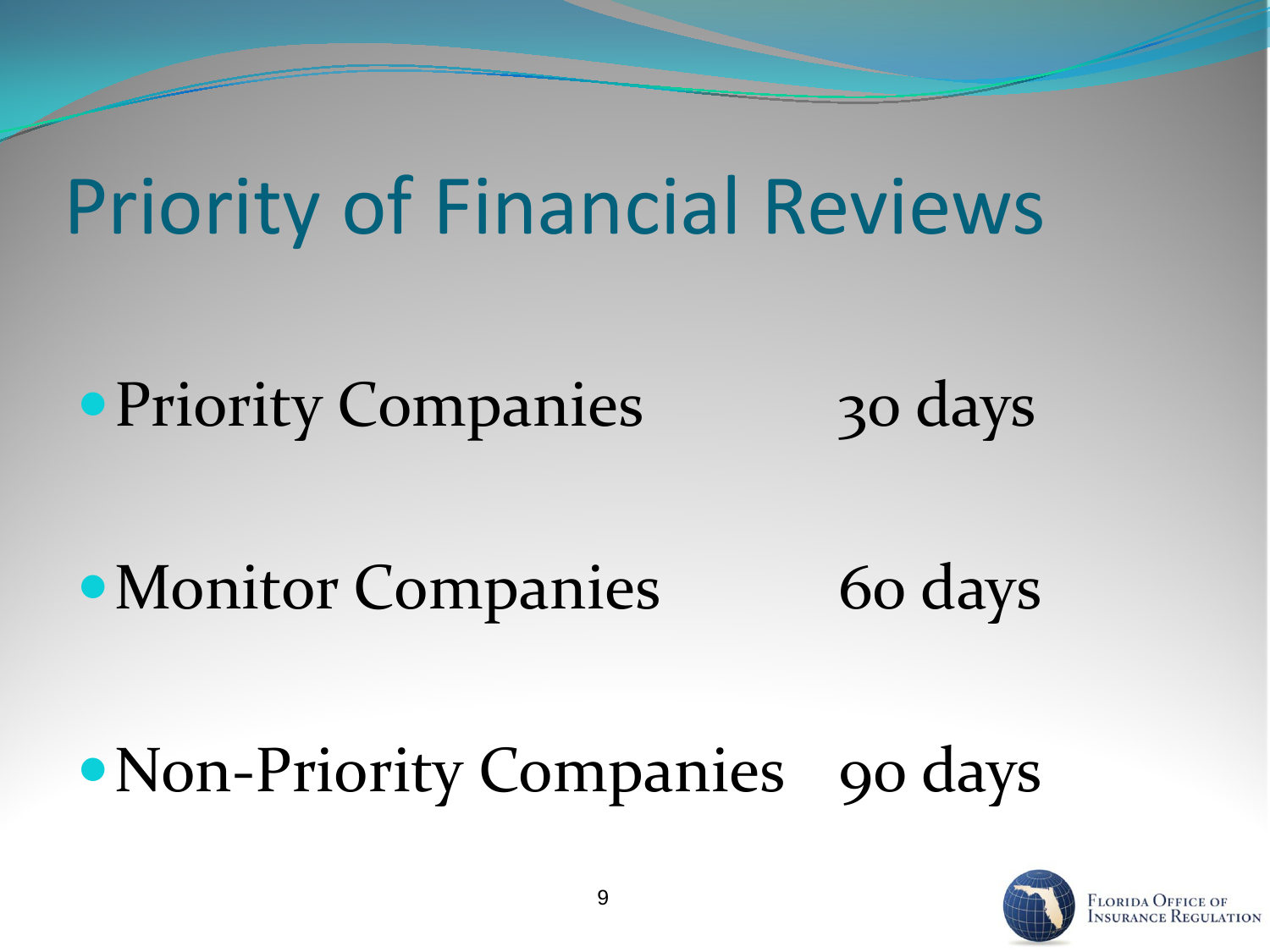## Financially Troubled Companies

- **Increase Priority of Review**
- Monthly Reporting
- Corrective Action Plan
- **Increase Insolvency Deposit**
- Target Exam
- Multistate Coordinate With Other State Regulators
- Administrative Supervision
- Suspend License
- Revoke License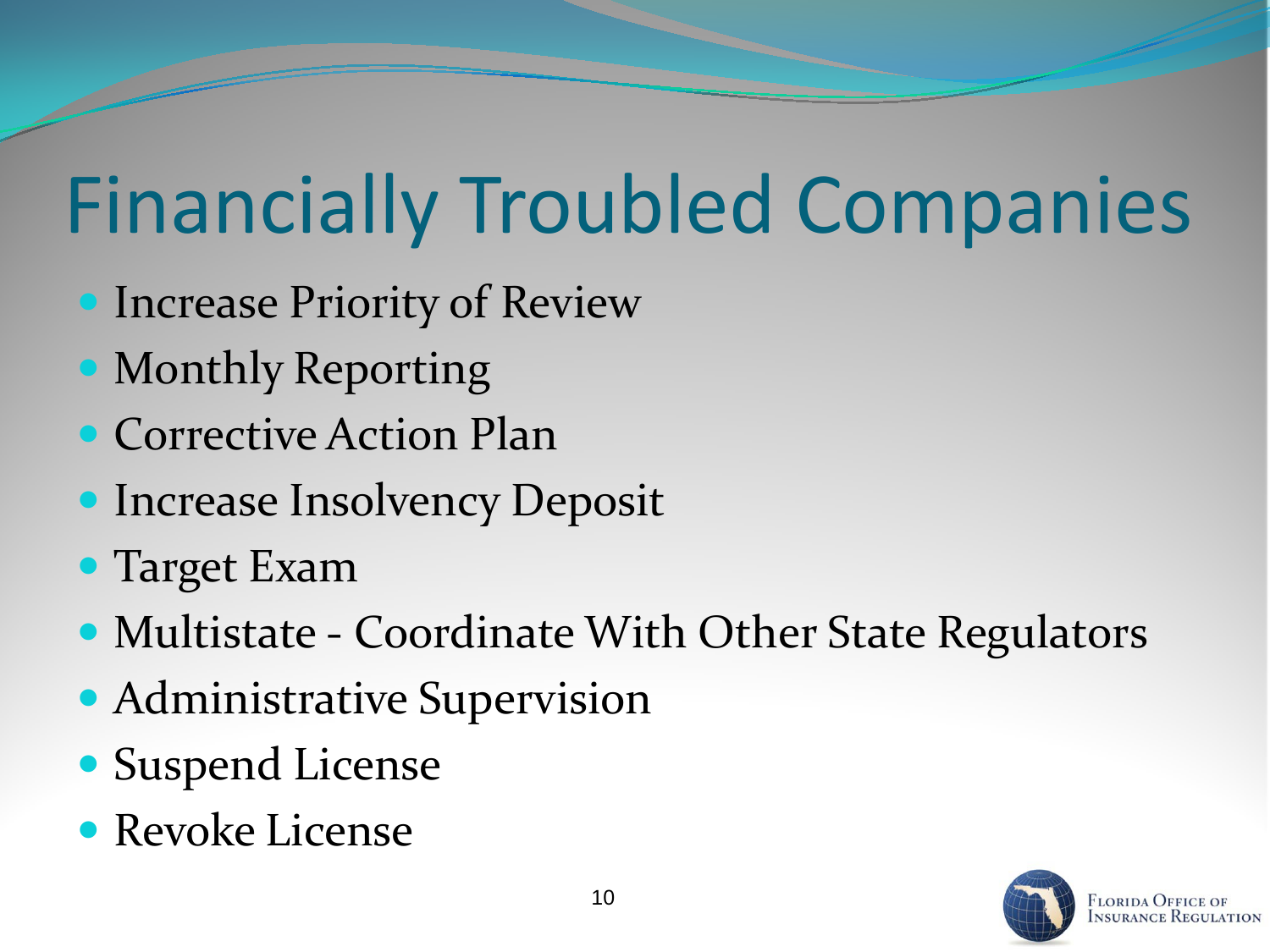#### What Happens When a Company Fails?

- Company is referred to the Department of Financial Services Rehabilitation & Liquidation Division where the company is either rehabilitated or liquidated
- Florida Life and Health Insurance Guaranty Association assists commercial consumers
- Health Maintenance Organization Consumer Assistance Plan assists commercial consumers

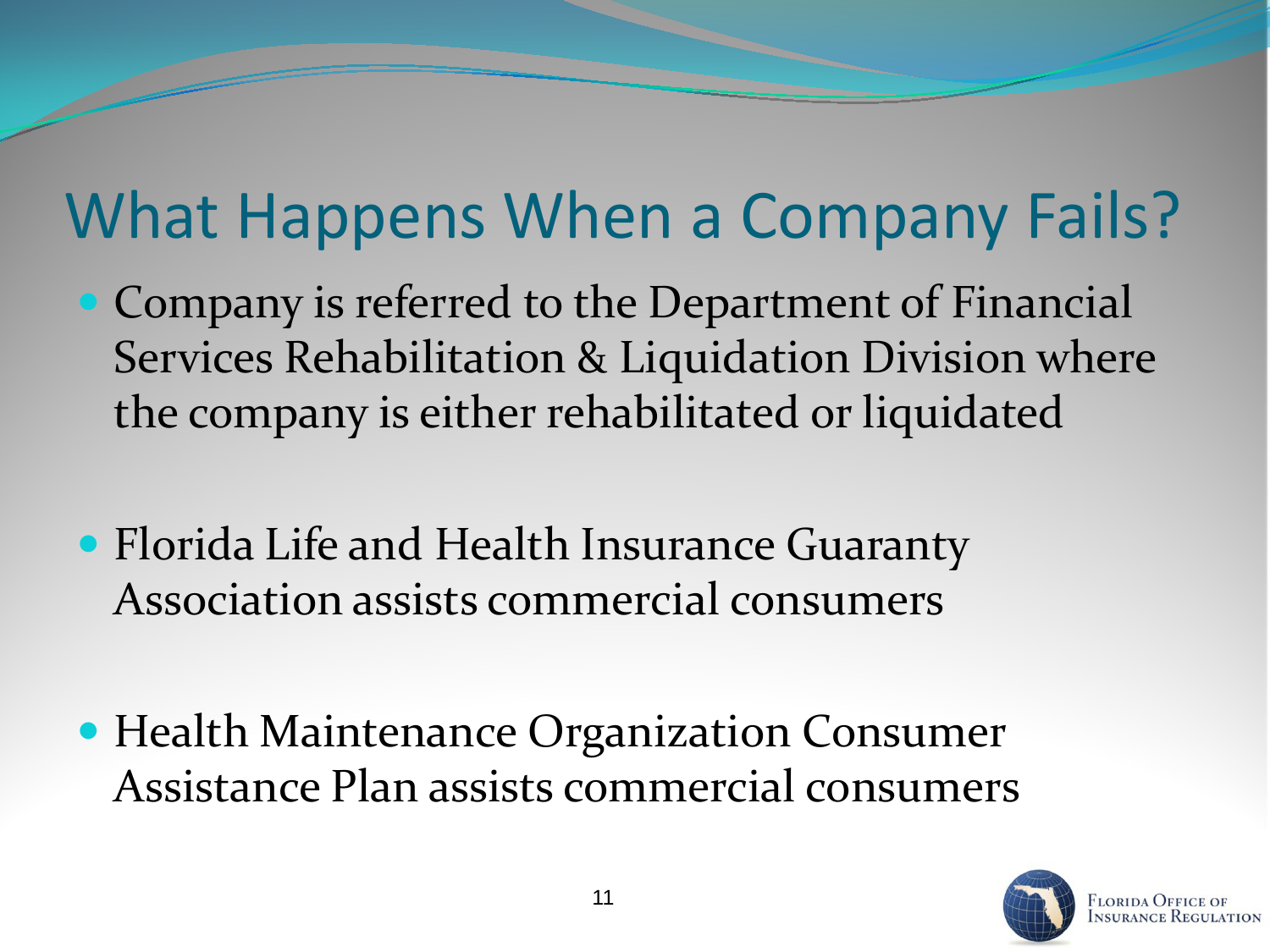#### Other Reviews

- Dividend Distributions
- Acquisitions/Mergers
- New Officers, Directors and Shareholders
- Service Agreements and Amendments

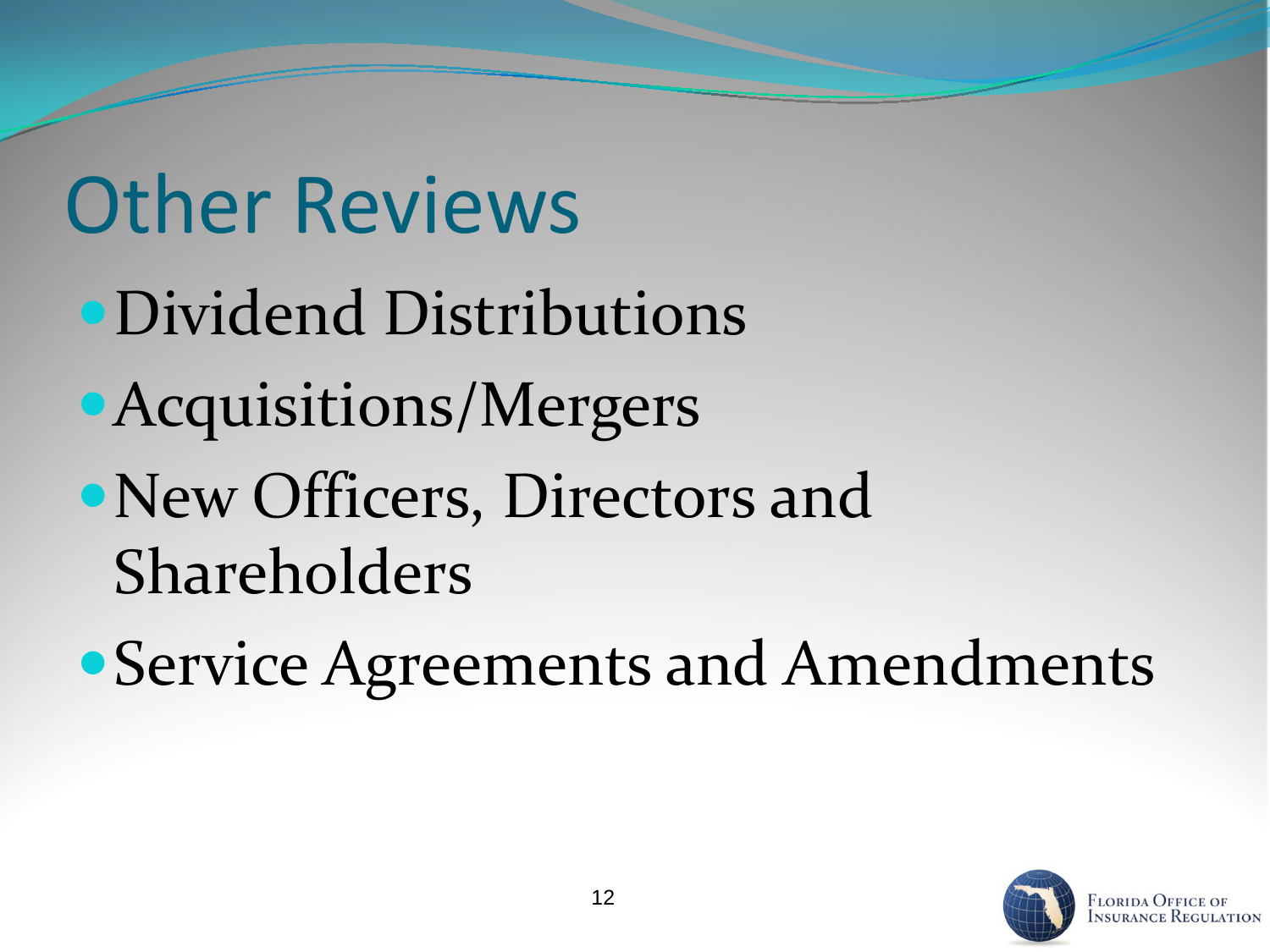### Financial On Site Exams

- At least once every five years or more often if necessary
- Covers the preceding 5 fiscal years
	- Confirm assets and liabilities
	- Interview corporate level officers
	- Review internal control process
	- Identify risks associated with business plan

Typically complete 30-40 financial exams a year

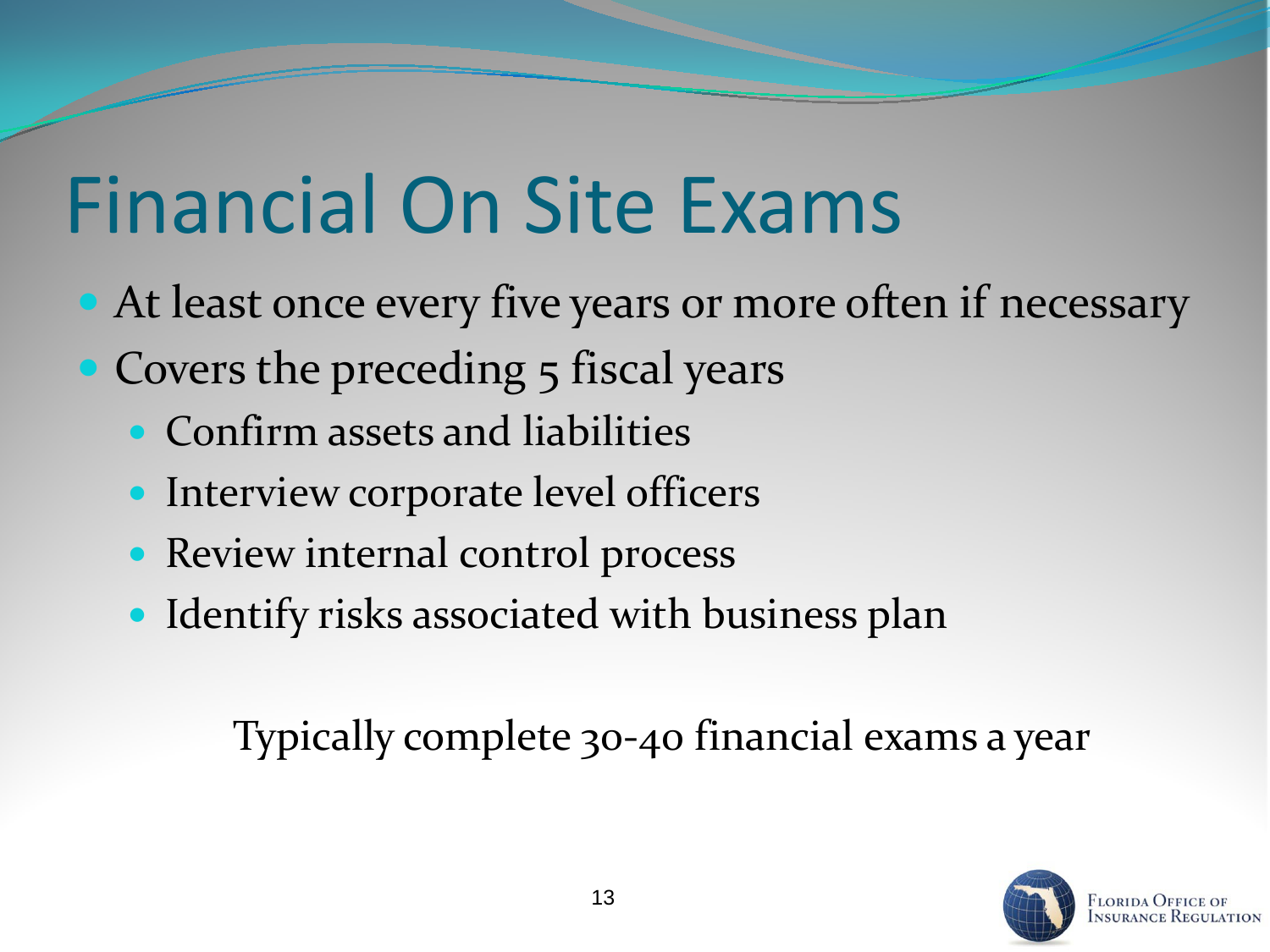## Big Picture Analysis

• Review the entire corporate organizational structure for financial soundness:

Can the parent service existing debt?

Are Company's assets pledged for debt?

Are affiliate companies profitable?

Is there contagion risk?